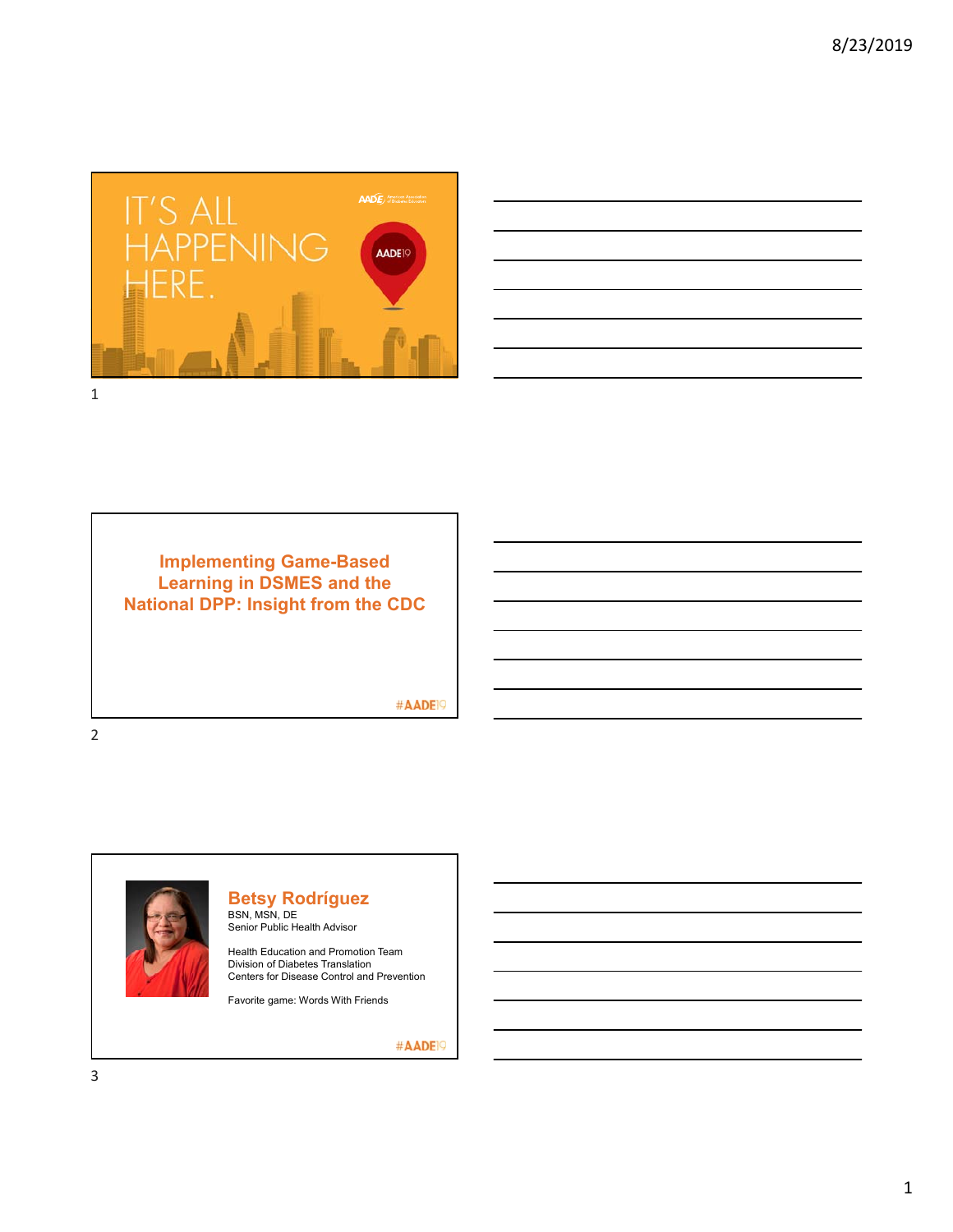# **Alexis Williams**

MPH, MS, MCHES Public Health Advisor

Health Education and Promotion Team Division of Diabetes Translation Centers for Disease Control and Prevention

Favorite Game: Scrabble

#AADE<sup>19</sup>

4

# **Disclosure to Participants**

- 
- Notice of Requirements For Successful Completion Please refer to learning goals and objectives Learners must attend the full activity and complete the evaluation in order to claim continuing education credit/hours
- Conflict of Interest (COI) and Financial Relationship Disclosures:<br>- Presenter: Betsy Rodriguez, PharmD, CDE No COl/Financial Relationship to disclose<br>- Presenter: Alexis Williams, MPH, MS, MCHES– No COl/Financial Rel
- Non-Endorsement of Products: Accredited status does not imply endorsement by AADE, ANCC, ACPE or CDR of any commercial products displayed in conjunction with this educational activity
- Off-Label Use:
- Participants will be notified by speakers to any product used for a purpose other than for which it was approved by the Food and Drug Administration.

#AADE<sup>19</sup>

5

The findings and conclusions in this presentation are those of the authors and do not necessarily represent the views of the CDC.

#AADE<sup>19</sup>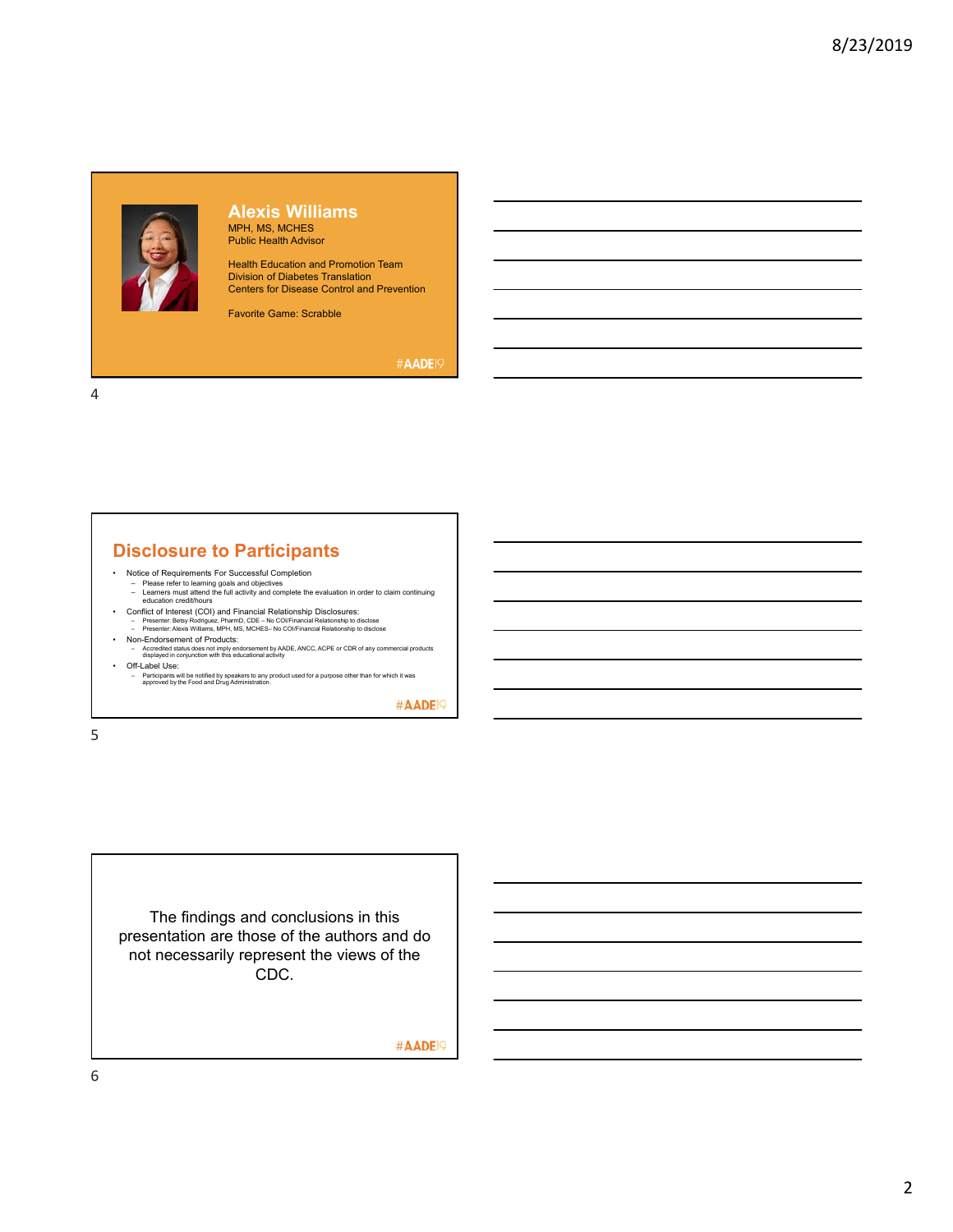## **Objectives**

- Describe how to incorporate gaming strategies in DSMES services and the National DPP.
- Discuss how to "gamify" existing diabetes education tools and resources.
- Describe key behavioral insights used in games.
- Demonstrate gaming teaching strategies for diabetes educators and coaches.

#AADE<sup>19</sup>

7



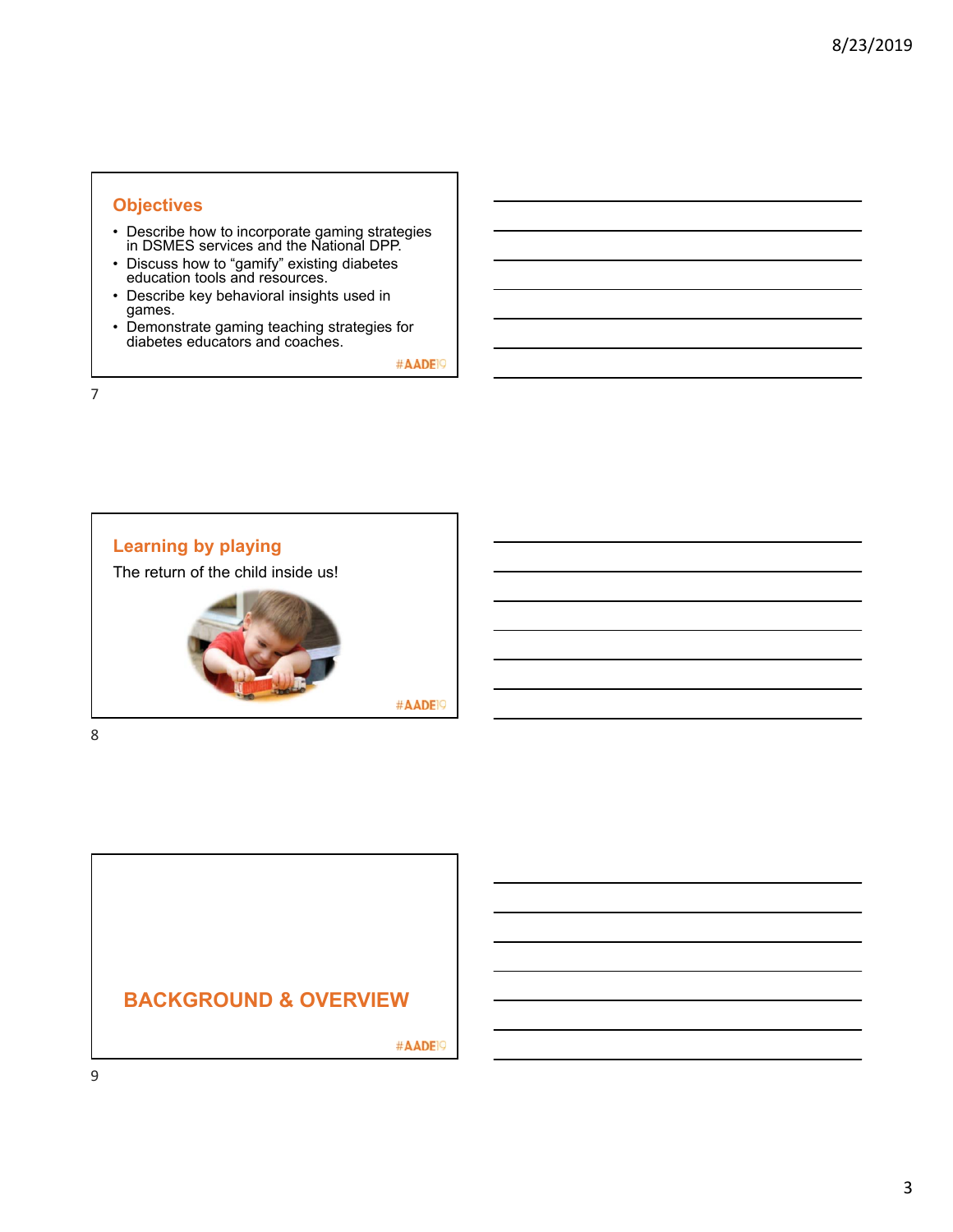

| <u> 1989 - Johann Stoff, amerikansk politiker (d. 1989)</u>                |  |  |
|----------------------------------------------------------------------------|--|--|
| the control of the control of the control of the control of the control of |  |  |
| <u> 1988 - Johann Stoff, amerikansk politiker (d. 1988)</u>                |  |  |
|                                                                            |  |  |
|                                                                            |  |  |





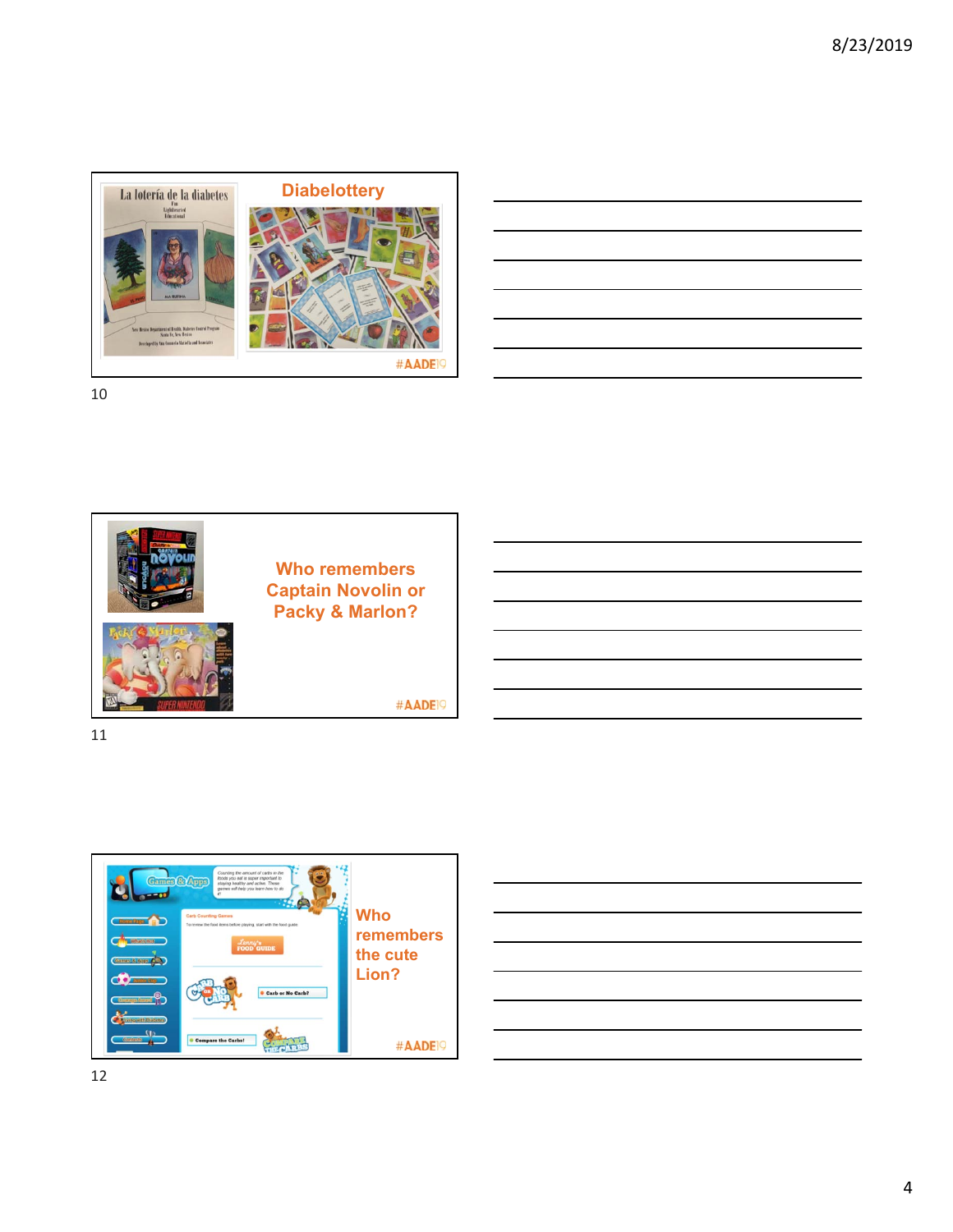

#### Benefits of Games

• Activate your imagination

- Allow for "graceful failure"
- Increase engagement (mental, emotional and physical)
- Increase retention
- Increase self-efficacy
- Cross‐cultural
- Fun

#AADE19



Games help to:

• Stimulate curiosity

• Unite people • Give sense of safety

• Develop sense of belonging

• Help develop contextual memory

• Explore

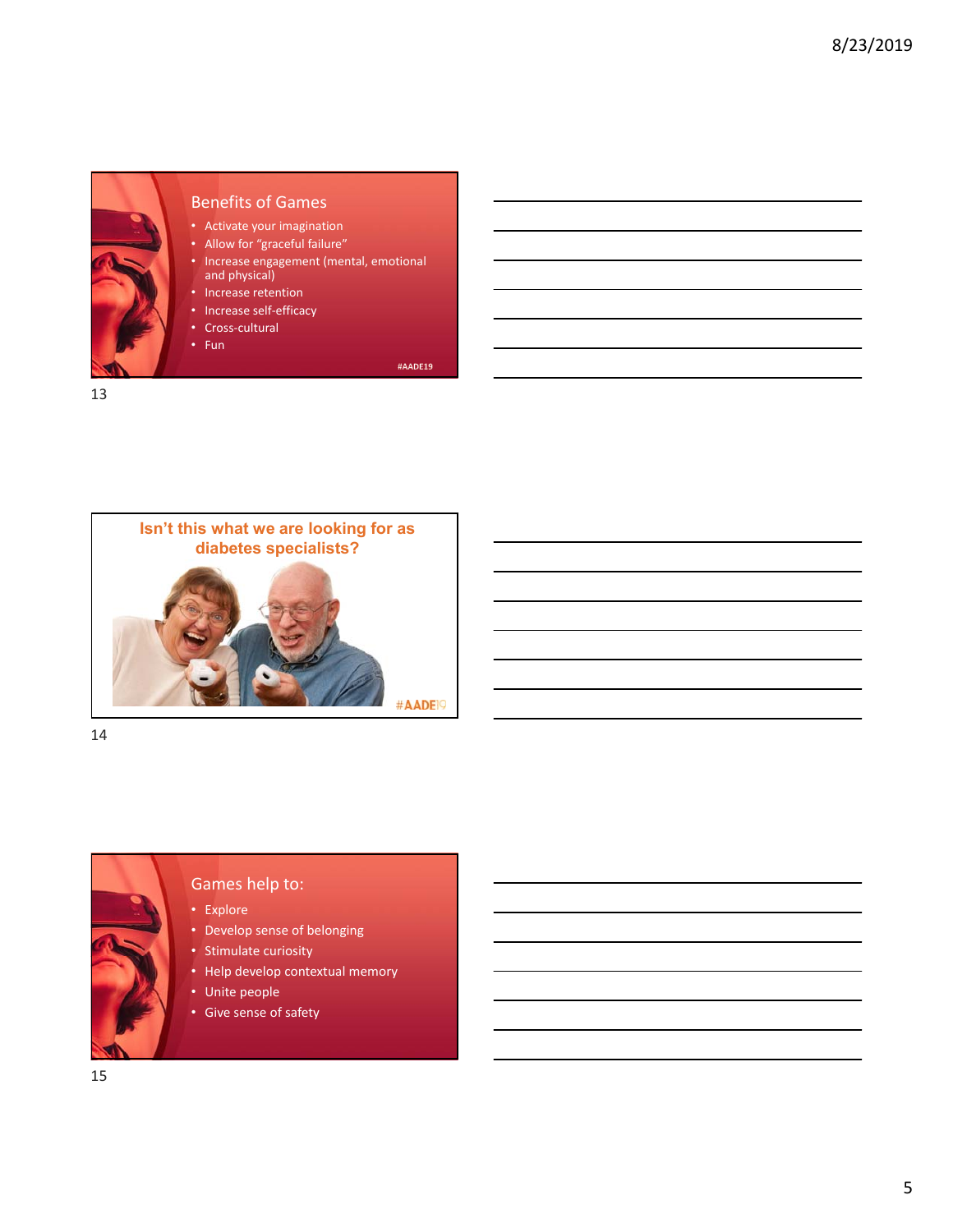

|                                                                                                                      | ,我们也不会有一个人的事情。""我们的人们,我们也不会有一个人的人,我们也不会有一个人的人,我们也不会有一个人的人,我们也不会有一个人的人,我们也不会有一个人的<br>第一百一章 一个人的人,我们的人们的人们,我们的人们的人们,我们的人们的人们,我们的人们的人们,我们的人们的人们,我们的人们的人们,我们的人们的人们,我们的人们 |
|----------------------------------------------------------------------------------------------------------------------|----------------------------------------------------------------------------------------------------------------------------------------------------------------------|
|                                                                                                                      | <u> Alexandro de la contrada de la contrada de la contrada de la contrada de la contrada de la contrada de la co</u>                                                 |
| <u> Alexandro de la contrada de la contrada de la contrada de la contrada de la contrada de la contrada de la co</u> |                                                                                                                                                                      |
|                                                                                                                      | <u>a sa sa salaman sa salawan sa sana sa sana sa sana sa sana sa sana sa sana sa sa sa sa sa sa sa sa sa sa sa sa</u>                                                |
|                                                                                                                      |                                                                                                                                                                      |
|                                                                                                                      |                                                                                                                                                                      |
|                                                                                                                      |                                                                                                                                                                      |



17

#### **Games, Game Based Learning and Gamification**

- 
- 
- 
- 
- 
- 
- Games<br>
May or may not have set rules<br>
Has winners<br>
Game based learning<br>
Has defined learning objectives and rules<br>
May or may not have winners<br>
Gamification<br>
The use of game features<br>
May for may not hav
	-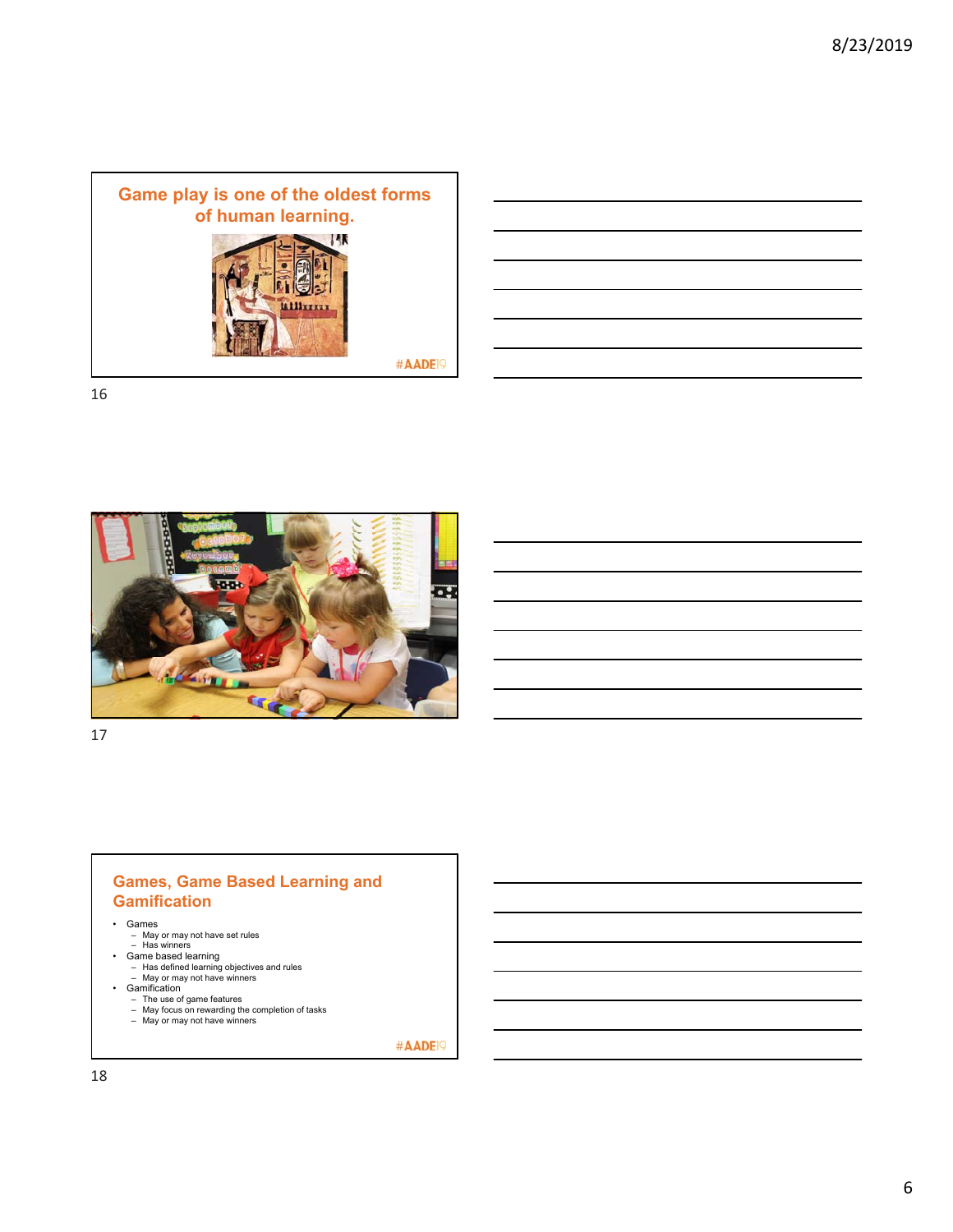

### **Games Support Learning and Behavior Change Theories**

- Adult learning theory – Learner autonomy, building on existing knowledge
- Modeling/Trial behavior • Reinforcement/feedback
- Expectations
- Self-efficacy
- Extrinsic motivation

#AADE<sup>19</sup>

20

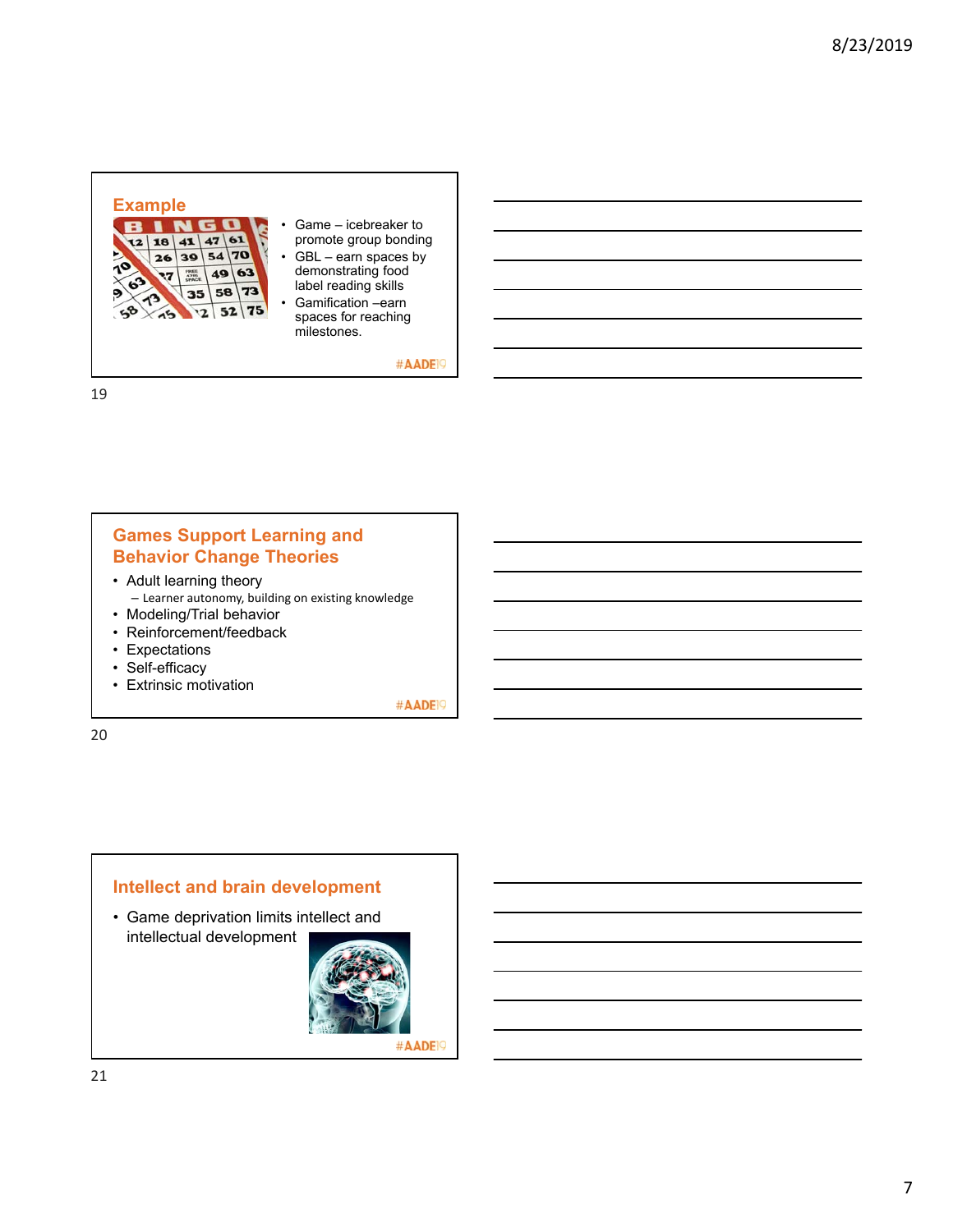# **Power Word: Dopamine**

Games stimulate an increase in midbrain dopamine to help store and recall information

Dopamine also helps with reinforcement - motivating an animal to do something again and again. Dopamine is what prompts a lab animal, for instance, to repeatedly press a lever to get tasty pellets of food. And it's part of why humans seek out another slice of pizza. Reward and reinforcement help us learn where to find important things such as food or water, so that we can go back for more. Dopamine even affects moods. Paul Howard-Jones, Michela Ott, Theo van Leeuwen & Bert De Smedt (2015) The potential relevance of cognitive<br>neuroscience for the development and use of technology-enhanced learning, Learning, Media and Technology, Jor<br>40:

22



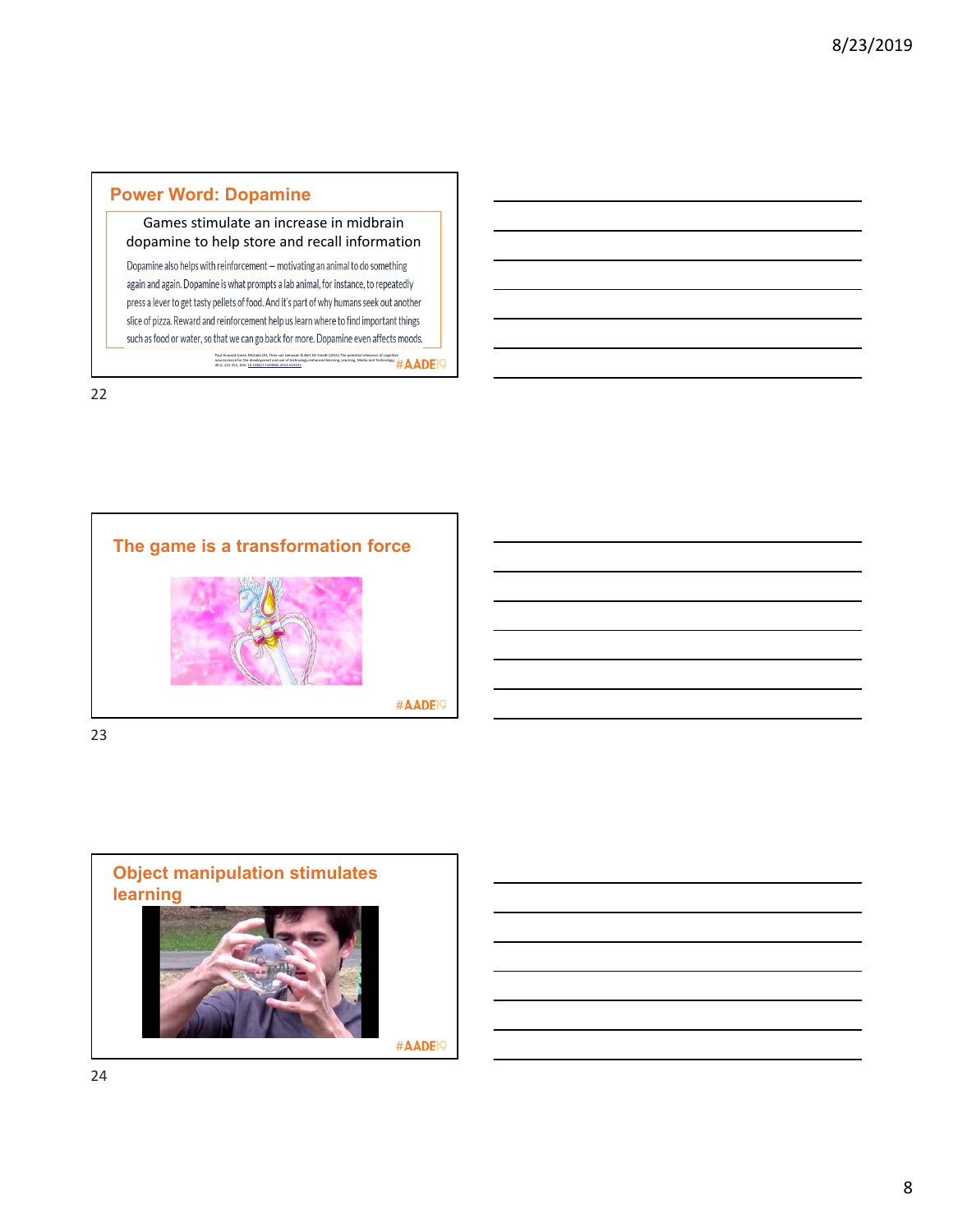## **What is the evidence for diabetes education?**

- Focus on online "serious games" and gamification. – Youth, health care professionals
	- Chronic disease management/rehab, physical activity and mental health
- Outcomes
	- Positive impacts on engagement, behavior, satisfaction and self‐efficacy
	- Mixed results on cognitive outcomes
	- Some evidence for improvement in A1c

#AADE<sup>19</sup>

25

#### **Limitations of the Evidence** • What counts as a game? • Which strategies are appropriate to achieve the desired

- outcomes (knowledge vs behavior change vs retention)? • Lack of studies over time.
- Lack of studies in adults
- Lack of studies on analog games
- Falling into disuse, once their novelty "wears off"

**Supplement evidence based educational strategies with games suited to the needs of your participants.** #AADE<sup>19</sup> **Evaluate your game strategies.**



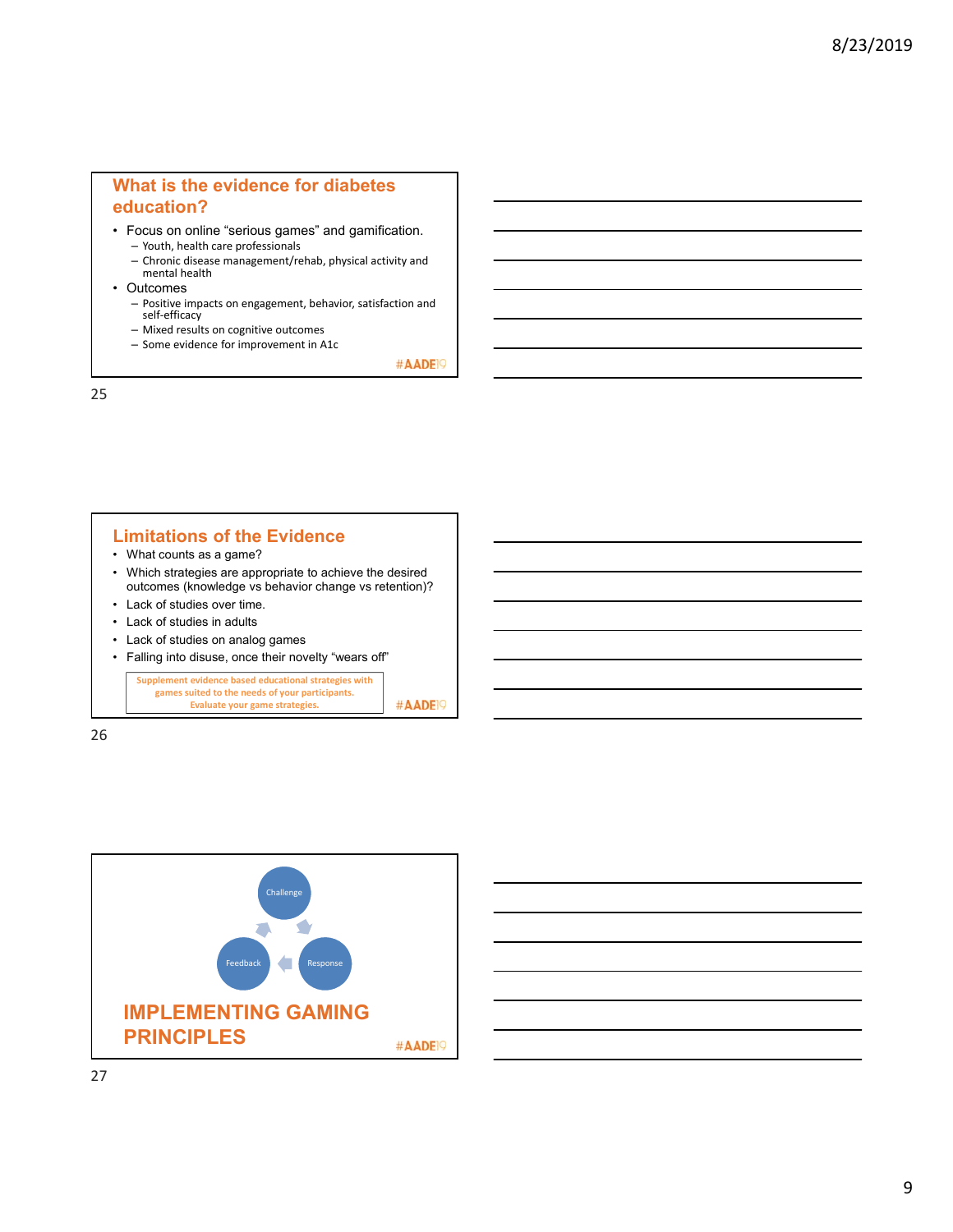#### **More principles of games**

- Make it personal engage emotionally
- Make it recognizable
- Make the interface learnable and fun
- Use scaffolding to create incremental challenges
- Don't make the game too easy or too hard
- Show progress
- Allow for choice
- Surprise and delight

#AADE<sup>19</sup>

28

#### **Strategies for Implementing Games**

- Understand your patients.
- Understand your learning objectives.
- Identify a specific content area or learner issue you want to address (learning, participation, retention).
- Learning is always the center choose learning over performance.

– Choose: Find the total calories and carbohydrates on the nutrition facts label

– Instead of: Be the first to identify the parts of the food label

#AADE<sup>19</sup>

29

# **Strategies for Implementing Games**

- Build on existing games – Use the vocabulary of the game
- Keep it simple
- Involve learners in creating/changing the games

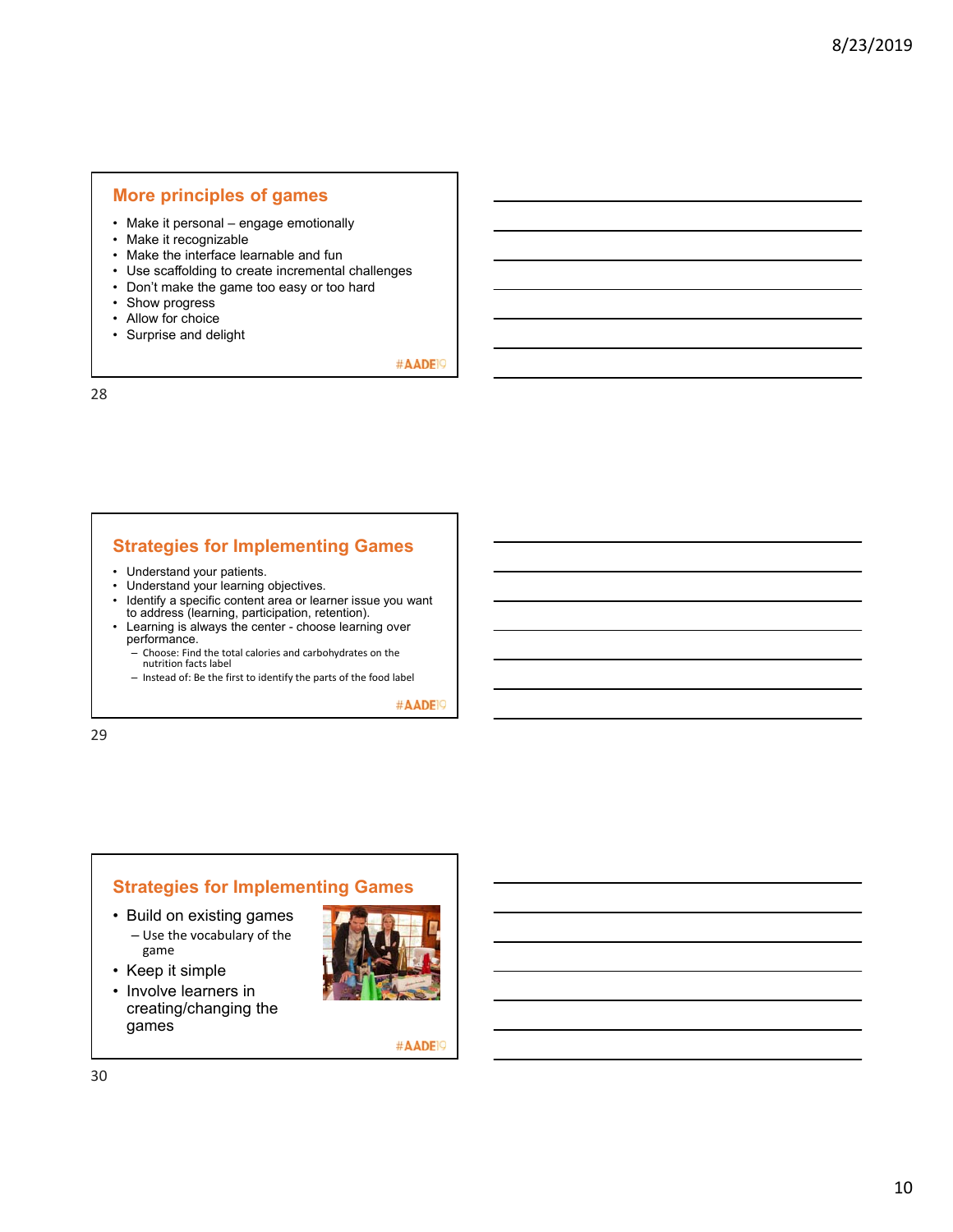# **Strategies for Implementing Games**

- Use competition to promote participation and cooperation
	- Provide social recognition through informal points/achivements
- Give people more than one life
- Go from an easy win to a boss battle (incremental challenges)

#AADE<sup>19</sup>

31

#### **Evaluation**

- Let your objectives guide your evaluation – Did you get the outcomes you wanted?
- Use observations, surveys/interviews, and learner outcomes
- Refine your game strategies
- Share your success!

#AADE<sup>19</sup>

32

# **NATIONAL DPP RETENTION TOOL**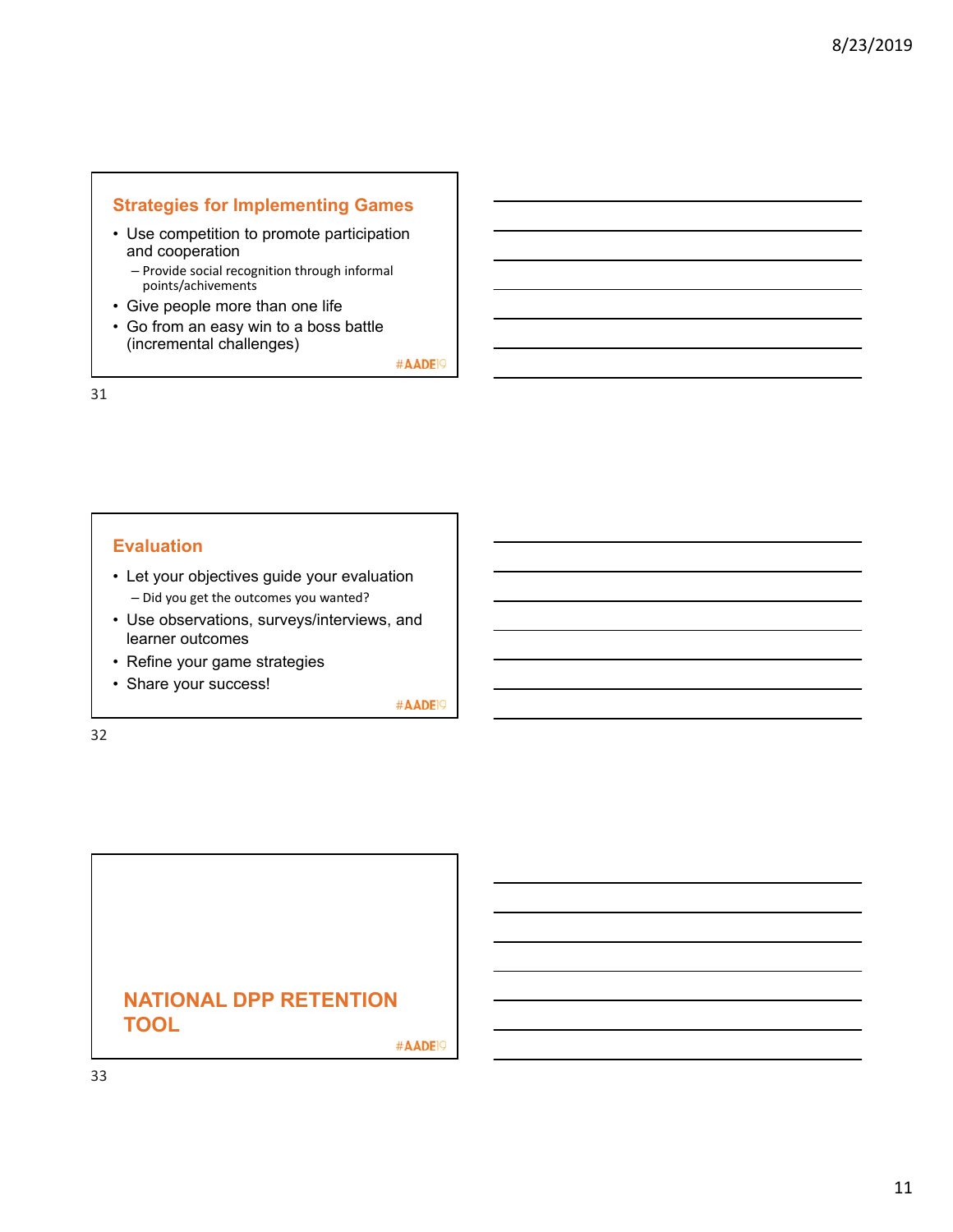

LESSONS LEARNED ADE

34



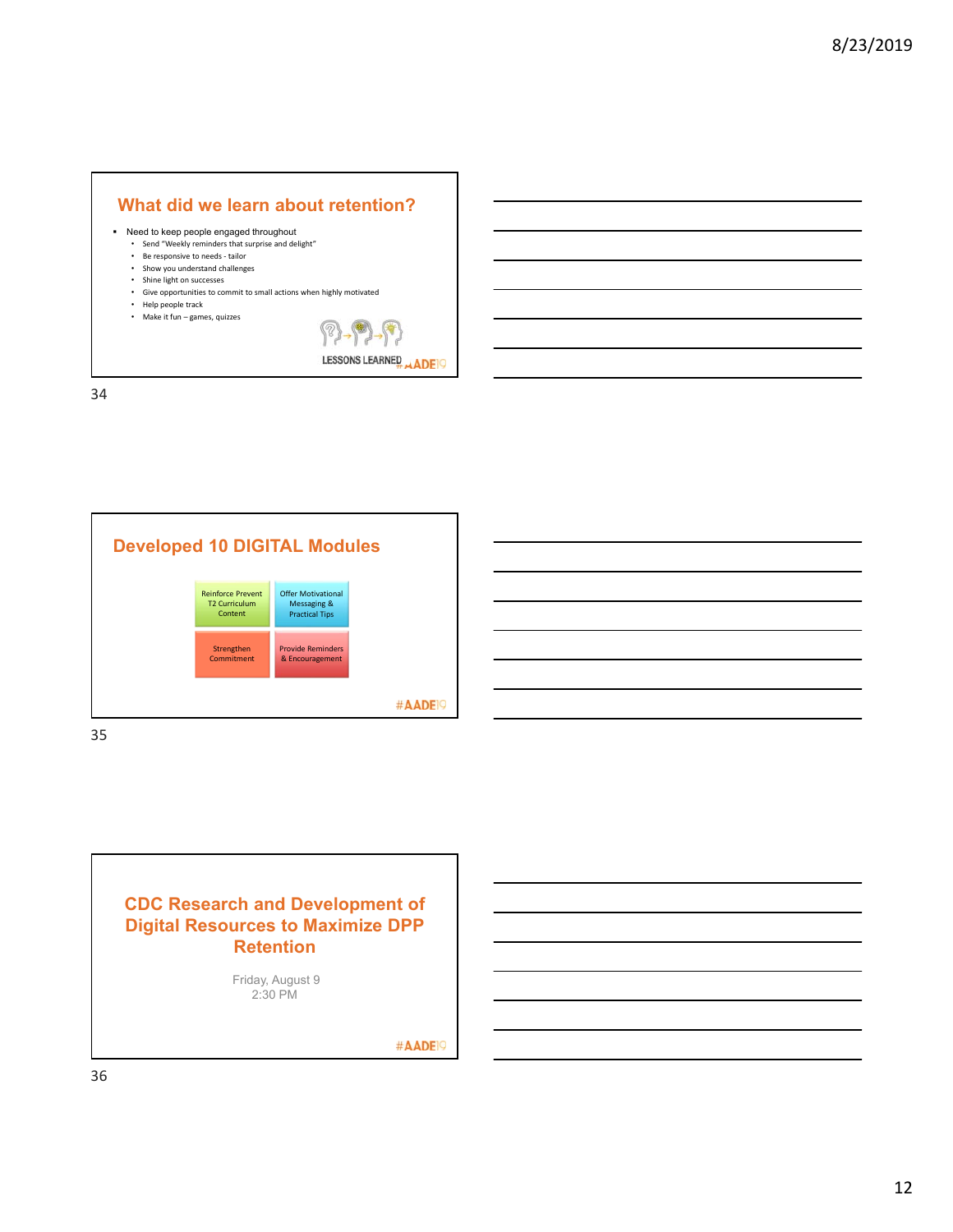

Based on what you heard today:

Will you use game based teaching strategies/gamification in your DSMES sessions?

What elements do you find the most effective?

What is the big "wow" moment? #AADE<sup>19</sup>

37

### **Takeaway**

• Learning must be varied, entertaining and cooperative in order to get to meaningful learning.

#AADE<sup>19</sup>

38

# **Takeaway**

Sesame Street was based on a simple fact: if you can keep the attention of children, you can educate them.

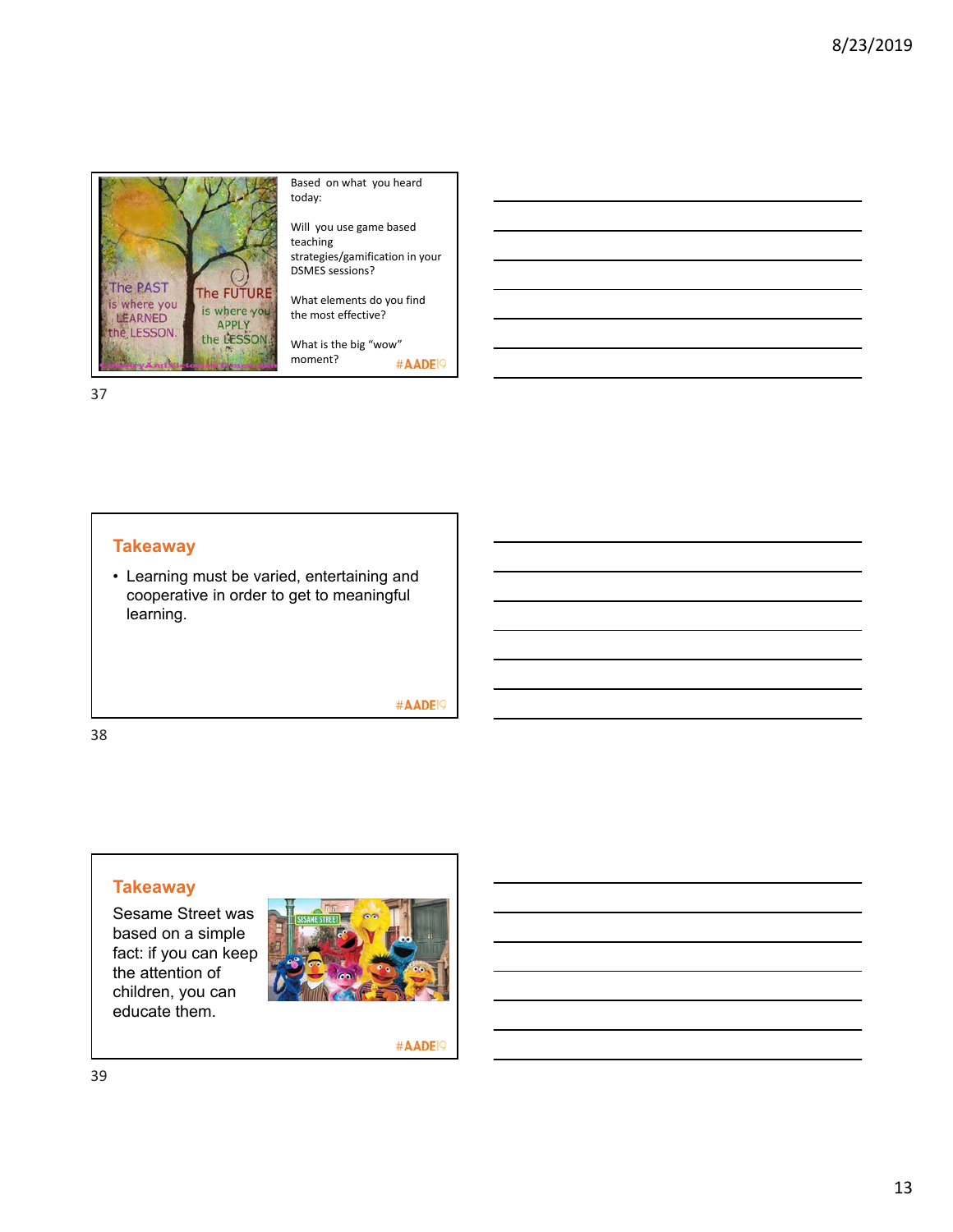### **Takeaway**

- Don't reinvent the wheel of fortune use what already works.
- Think outside the trivia box test more than just the facts.
- Step away from the blackboard Let the contestants do the teaching.

#AADE<sup>19</sup>

40

# **Conclusion**

• Game play in education can be a powerful strategy when implemented properly, as it can enhance an education program, and achieve learning objectives by influencing the behavior of participants.

#AADE<sup>19</sup>

41

### **PROJECT VISION framework**

- DSMES is the art and science of diabetes management
- Elevate OUR role as an expert at the clinical and behavioral aspects of diabetes care
- **Focus on Behavioral Health**: Supporting the emotional well-being of the whole person with diabetes must be a foundational element of the care we provide
- **Leverage Technology**: Diabetes educators will be technology experts and data interpreters, trainers and consultants driving care.